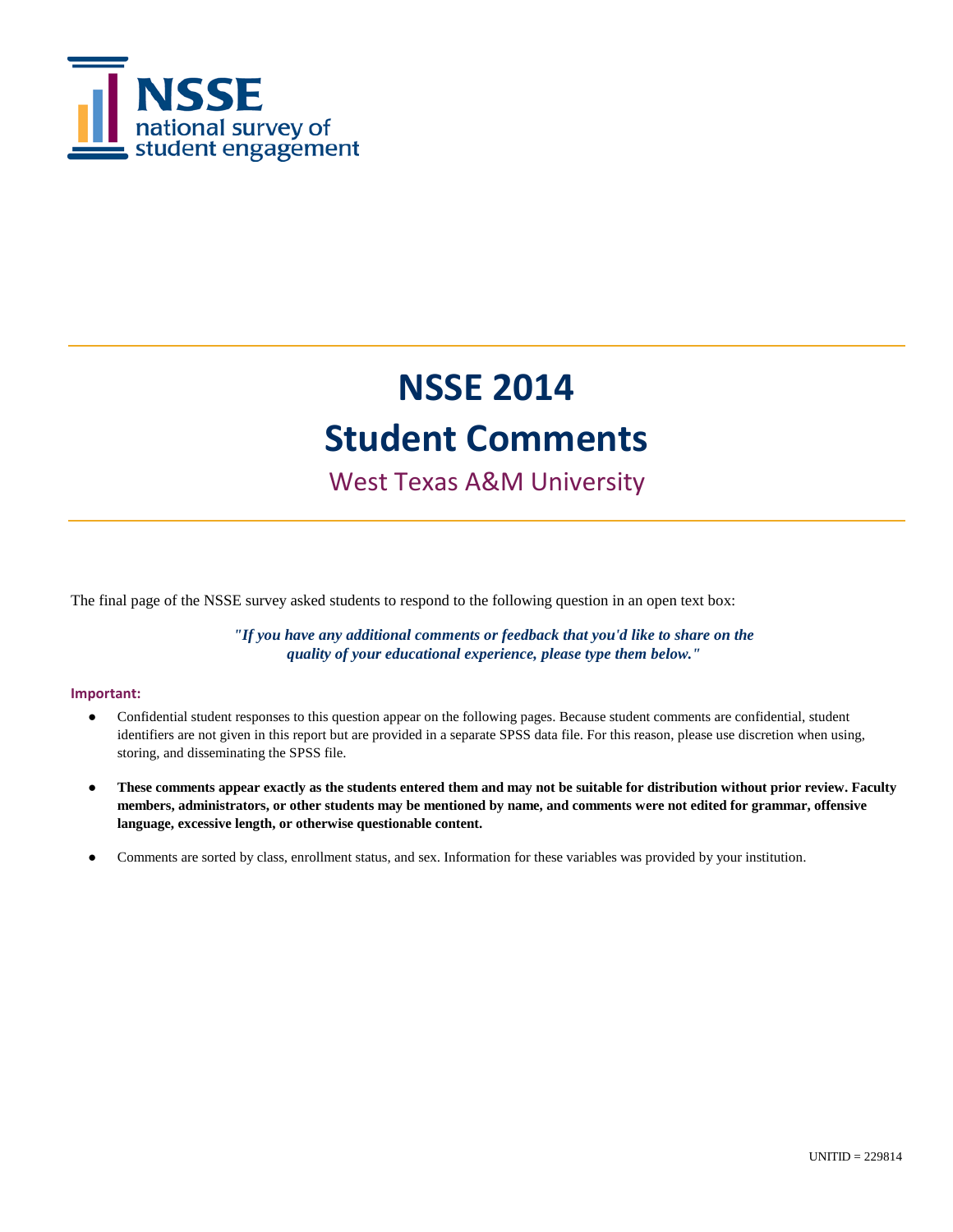# NSSE<br>
national survey of<br>
student engagement

# **NSSE 2014 Student Comments**

| Class      | <b>Enrollment</b> | Sex    | <b>Comments</b>                                                                                                                                                                                                                                                                                                                                                                                                                                                                                                                                                                                                                                                                                                                                 |
|------------|-------------------|--------|-------------------------------------------------------------------------------------------------------------------------------------------------------------------------------------------------------------------------------------------------------------------------------------------------------------------------------------------------------------------------------------------------------------------------------------------------------------------------------------------------------------------------------------------------------------------------------------------------------------------------------------------------------------------------------------------------------------------------------------------------|
| First-year | Full-time         | Female | You are seriously asking students whether they're gay? Really.                                                                                                                                                                                                                                                                                                                                                                                                                                                                                                                                                                                                                                                                                  |
| First-year | Full-time         | Male   | This university has done a lot for me and I love it here, wouldn't want to attend anywhere else.                                                                                                                                                                                                                                                                                                                                                                                                                                                                                                                                                                                                                                                |
| First-year | Full-time         | Male   | I really like how the doctors teach in here. I like, as well, how they enjoy what they do, somethings I would like to<br>change would be that doctors should do more cooperative works among students, so that relation among students<br>and the whole university would improve, not just among one class students, but the whole university's student<br>relationship, which would contribute to improve all student's performance as well as grades.                                                                                                                                                                                                                                                                                         |
| First-year | Full-time         | Male   | WT is very great place to learn and share with everyone. Every one is nice, they smile, laugh, sometimes cry for<br>awhile, but its ok cause we are growing up. It is not always an easy thing to do, but in time it makes perfect sense.<br>We have to find ourselves and be who we want to be not what we want to become. Hope for the best and wish for<br>luck cause man in this world it is kinda hard keeping two bucks. WT was not my first choice no it was my only<br>choice, and "if I had a chance for another try I would not change a thing because it makes me all who I am inside.<br>And every day I tell myself a harmless lie, the whole wide world is mine." (Angles and Airwaves) "We don't need to<br>whisper not anymore. |
| Senior     | Full-time         | Female | The advisors at this institution aren't as motivating as I would assume advisors would be. Instead of telling a<br>student what they can't do, finding solutions on how they can achieve their goals would be better. The collaboration<br>between the different colleges within this institution is disappointing when attempting to gain help in achieving my<br>academic goals. The goal of this institution should be STUDENT success and not the success or completion rates of<br>individual colleges.                                                                                                                                                                                                                                    |
| Senior     | Full-time         | Female | I love WTAMU!                                                                                                                                                                                                                                                                                                                                                                                                                                                                                                                                                                                                                                                                                                                                   |
| Senior     | Full-time         | Female | Good school but the dorm maintainance NEEDS to be REEVALUATED! Its not organized in ANY way and it<br>takes nearly 2wks to get anything fixed and the excuse is ALWAYS "well we didn't know" that is not the students<br>problem if we send in a report that heaters, refrigerator, microwave, or AC is not working then we HAVE done our<br>part and it is the universities job to follow through on their promise and just through around a lazy excuse.                                                                                                                                                                                                                                                                                      |
| Senior     | Full-time         | Female | The agriculture department is about the only reason this survey is positive If I was a chemistry major or dance<br>major it would be quite the opposite.                                                                                                                                                                                                                                                                                                                                                                                                                                                                                                                                                                                        |
| Senior     | Full-time         | Female | Overall I have enjoyed my WT experience. There are some professors that need to reevaluate themselves and some<br>professors that make learning fun. My only complaint is parking! I think there needs to be a parking garage or<br>something. I arrive early just so I can park on the street and hike for forever. The campus is growing and allot of<br>students commute to class daily and I feel that the parking issue is not being considered.                                                                                                                                                                                                                                                                                           |
| Senior     | Full-time         | Female | Get thing info out on groups and extracurriculars has just gotten very very sad. They emphasize and shove down<br>your throat to get involved, but don't have much ways of telling you when things happen. Also some requirements<br>to get into some groups are outrageous and some have bad reputations of stuck up or "elite" people.                                                                                                                                                                                                                                                                                                                                                                                                        |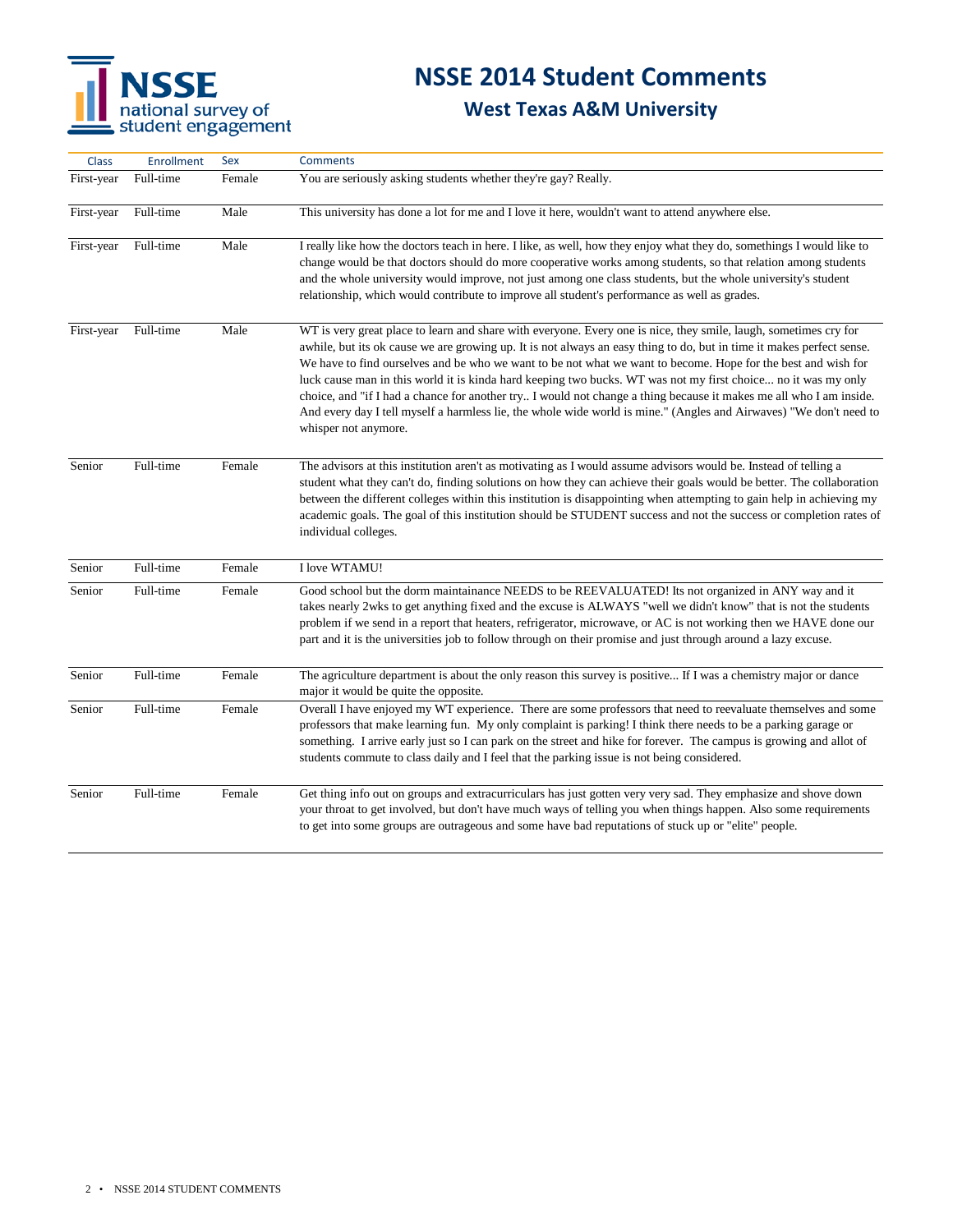

| <b>Class</b> | <b>Enrollment</b> | Sex    | <b>Comments</b>                                                                                                                                                                                                             |
|--------------|-------------------|--------|-----------------------------------------------------------------------------------------------------------------------------------------------------------------------------------------------------------------------------|
| Senior       | Full-time         | Female | I feel that the art students on campus, particularly those that are Graphic Design, glass, studio art, ceramics,                                                                                                            |
|              |                   |        | printmaking, and sculpture, are cramped in the space we are provided. No offense to the music majors but either                                                                                                             |
|              |                   |        | group of us needs our own SEPARATE building to work in. There are more and more music majors every year and                                                                                                                 |
|              |                   |        | they are encroaching upon our space, taking up more and more class rooms that used to be used for the art students.                                                                                                         |
|              |                   |        | Another thing I wonder is where is all of our money going to specifically? As a graphic design student our program                                                                                                          |
|              |                   |        | needs the most up to date technology and our Mac Lab often falls short in that area. Specifically with updating the                                                                                                         |
|              |                   |        | computers. Not only are there simple things like Flash Player that are almost never updated but there are KEY                                                                                                               |
|              |                   |        | programs like Pages, that is specifically made for the Mac, that was not updated right and now no longer works on                                                                                                           |
|              |                   |        | any of the student computers. Something that I find highly troubling about the school is how obsessed it is with the                                                                                                        |
|              |                   |        | facade it presents to incoming students and the outside world. It angers me that the school is more worried about                                                                                                           |
|              |                   |        | how pretty it looks and less about how well it actually runs. Simple things for example, like heating in the winter.                                                                                                        |
|              |                   |        | The boilers that provide heat to the entire campus need a major overhaul but have been provided no budget to do so                                                                                                          |
|              |                   |        | and recently the man in charge of said boilers had to make an executive decision on who got heat and who didn't.                                                                                                            |
|              |                   |        | THAT IS A PROBLEM. Another issue I have is with response time from people of authority. The person who is in                                                                                                                |
|              |                   |        | charge of the cafeteria on campus, we spoke to this person about a problem. There were two birds trapped upstairs                                                                                                           |
|              |                   |        | for more than three weeks, defecating on everything. We did not understand why they were taking so long to                                                                                                                  |
|              |                   |        | remove the animals. It was a problem of sanitation and cruelty towards the animals. The problem was not resolved                                                                                                            |
|              |                   |        | until quite a few more weeks after we had spoken to the person in charge and the birds had already been in the<br>building over a month before that. THAT IS A PROBLEM. Another thing, concerning the growth of the school, |
|              |                   |        | there are new dormitories popping up left and right but there is no balance made to and within the other buildings                                                                                                          |
|              |                   |        | that house class rooms or the cafeteria. Quiet rapidly we are being forced into rooms like sardines. The worst of it                                                                                                        |
|              |                   |        | though is with the cafeteria. There are so many new and incoming students that the lines to just getting into the                                                                                                           |
|              |                   |        | cafeteria during meal times has gotten longer and longer. For those of us who are in class up to lunch and only have                                                                                                        |
|              |                   |        | an hour for that lunch and go straight to another class, this is a problem. We paid a considerable amount of money                                                                                                          |
|              |                   |        | to eat daily at this cafeteria, and having less than five minutes to eat is a problem. I've discussed problems so far but                                                                                                   |
|              |                   |        | as far as the community within the students goes, I'm quite happy. The professors are also really easy to talk to and                                                                                                       |
|              |                   |        | work with. Please take into consideration what I have mentioned above and hopefully the school is already or will                                                                                                           |
|              |                   |        | plan a way to address the problems I stated.                                                                                                                                                                                |
|              |                   |        |                                                                                                                                                                                                                             |

| Senior | Full-time | Female | if the school is going to replace everything in the computer lab, replace other important things such as printers, on<br>another note, being a music major, I have been kicked out of the Mac lab several times because of study halls for<br>sports teams, classes that obviously did not need macs, that room is the only room that has our software, make the<br>helc more helpful for all groups including us. the IT people also shouldn't make it seem like it's going to personally<br>harm them if they actually help us with problems we have instead of being on their own computers and rolling their<br>eyes when we ask a question.<br>the financial aid is very unfriendly as well. we all understand it is difficult to help thousands of students but they<br>could be more helpful and not be unprofessional.<br>I have never seen the president around campus besides at sport events. if you are going to run a campus, become<br>more involved. |
|--------|-----------|--------|---------------------------------------------------------------------------------------------------------------------------------------------------------------------------------------------------------------------------------------------------------------------------------------------------------------------------------------------------------------------------------------------------------------------------------------------------------------------------------------------------------------------------------------------------------------------------------------------------------------------------------------------------------------------------------------------------------------------------------------------------------------------------------------------------------------------------------------------------------------------------------------------------------------------------------------------------------------------|
| Senior | Full-time | Female | Wet Texas A&M University is a great university that offers on-line education to obtain a Master's degree in<br>Nursing Administration                                                                                                                                                                                                                                                                                                                                                                                                                                                                                                                                                                                                                                                                                                                                                                                                                               |
| Senior | Full-time | Female | It's rediculous, that ever since I started going to school here at west texas a&m the tuition has gone up very<br>semester Good thing I camp when I did because people and businesses are getting selfish with mony and don't car<br>about a students education It's just all about the money.                                                                                                                                                                                                                                                                                                                                                                                                                                                                                                                                                                                                                                                                      |
| Senior | Full-time | Female | Very disappointed in the Nursing program. I feel there are some biased professors that allow privileges to some<br>students and are extremely critical and negative to others. A process known as weeding out the students that don't<br>want in the program. Definitely allow some students special privileges. One instructor in particular uses a bullying<br>tactic with some students by intimidating them and singling them out.                                                                                                                                                                                                                                                                                                                                                                                                                                                                                                                              |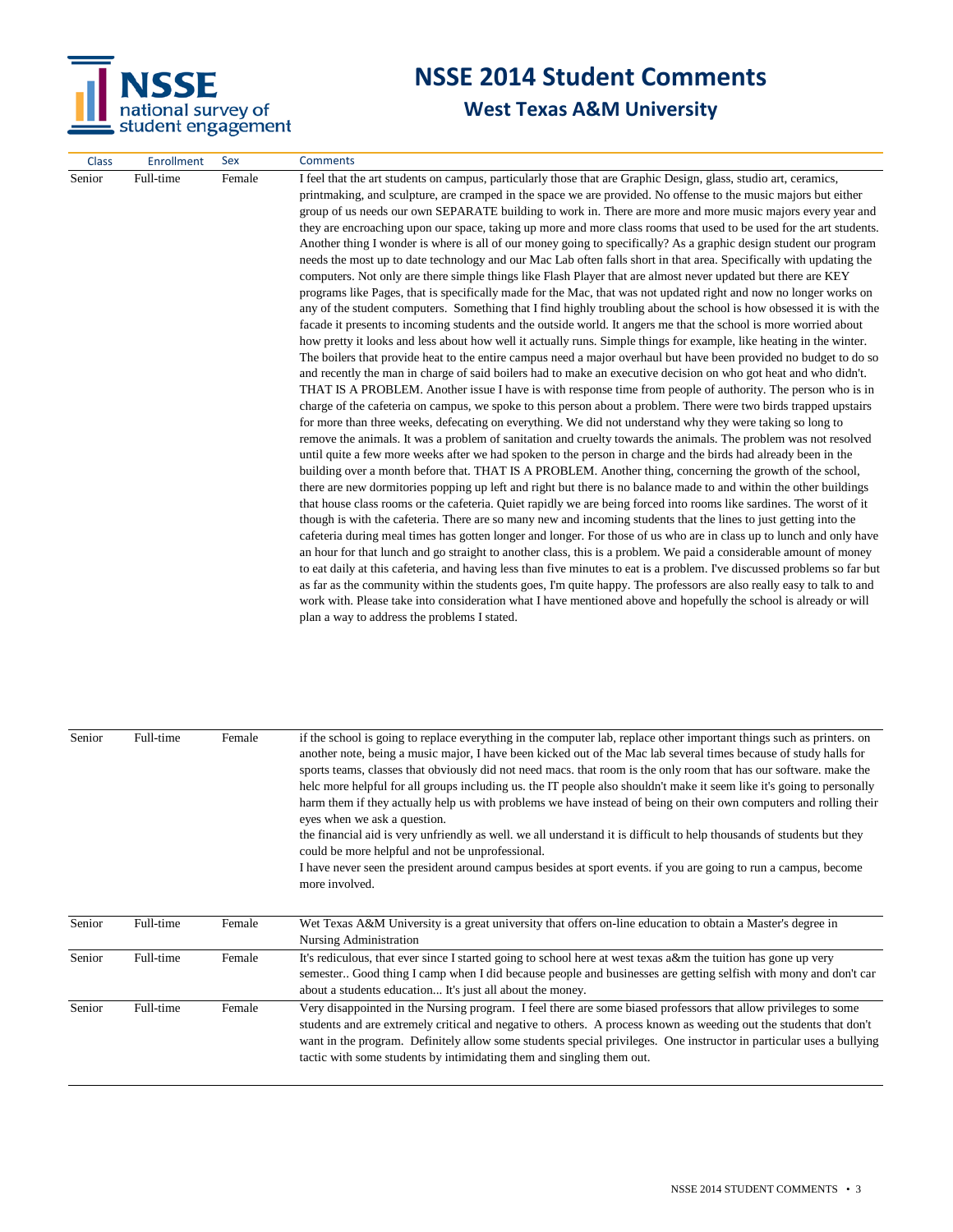

| Class  | Enrollment | Sex    | <b>Comments</b>                                                                                                                                                                                                                                                                                                                                                                                                                                                                                                                                                                                                                                                                                                                                                                                                                                                                                                                                                                                                                                                                                                            |
|--------|------------|--------|----------------------------------------------------------------------------------------------------------------------------------------------------------------------------------------------------------------------------------------------------------------------------------------------------------------------------------------------------------------------------------------------------------------------------------------------------------------------------------------------------------------------------------------------------------------------------------------------------------------------------------------------------------------------------------------------------------------------------------------------------------------------------------------------------------------------------------------------------------------------------------------------------------------------------------------------------------------------------------------------------------------------------------------------------------------------------------------------------------------------------|
| Senior | Full-time  | Female | If I would change one thing about my educational experience it would be Greek life. The specific sorority I was part<br>of did not emphasize learning as they claimed and in fact would send out fines for not being at a outing if you were<br>busy with school. They also made it extremely difficult to get out of when the time came. I also wasted much of my<br>time seeking a degree in which classes were only offered when it seems the professors felt up to teaching. I'n order<br>to stay with that major after the college decided to drop it, required me staying enrolled. Resulting in paying for<br>classes I didn't need and having to change my major to graduate and now having to deal with the 45 hour rule as I<br>return for a useful degree. I feel very misguided by my institution. However, I am very happy with my current<br>advisor and feel he has gone above and beyond to help me reach my goal the second time around.                                                                                                                                                                  |
| Senior | Full-time  | Female | I wish that the president would focus more of the money that is brought into this school into more useful things<br>such as equipment for classrooms, having more than only 2 faculty members in the computer science department<br>and rejecting the proposal for a new faculty member this past fall, updating classrooms in the Animal Science<br>building, and more parking lots instead of on a new dorm each year that I have been attending.                                                                                                                                                                                                                                                                                                                                                                                                                                                                                                                                                                                                                                                                        |
| Senior | Full-time  | Female | The Life Earth and Environmental Science department is under staffed and over showed by the Agriculture<br>department. The dean does not give the department funding to hire enough faculty members, and when they do tell<br>them to hire new faculty, they force them to hire people with an Agriculture focus, who are eventually "stolen" by<br>the Agriculture department. I know that many students are frustrated by this. The wildlife biology major has grown<br>significantly over the last 5 years, but we have not gotten a new faculty member that is fully devoted to wildlife<br>courses.<br>Also, I think the money spent on athletics is ridiculous. I don't understand why so much money is being spent of<br>such a small fraction of the student body. The administration should be using that money to hire more professors.<br>Dr. O'brien wants to grow the student body, but is not hiring enough faculty to keep up. Instead of building new<br>dorms, they should focus on increasing the quality of the classes. Academic prestige will draw in more new<br>students than a pretty, empty dorm. |
| Senior | Full-time  | Female | I'll be sad to graduate as I love being a Buff and participating in courses online! Thanks especially to Dr. Brock, Dr.<br>Furner, Dr. Gerlich, Dr. Humphreys and Dr. Barbara Huang.                                                                                                                                                                                                                                                                                                                                                                                                                                                                                                                                                                                                                                                                                                                                                                                                                                                                                                                                       |
| Senior | Full-time  | Female | I feel unprepared to fully enter the workforce. I am have learned more in my semester of student teaching than any<br>other semester I have completed. Information is not communicated very clearly, and some of our courses I feel were<br>not taught effectively.                                                                                                                                                                                                                                                                                                                                                                                                                                                                                                                                                                                                                                                                                                                                                                                                                                                        |
| Senior | Full-time  | Female | The experience is not all bad, but this sememster has been really frustrating because I have a teacher who is<br>extremely unorganized and I am not learning anything from the class. I feel this class should be more benificial to<br>me and if it were taught by another teacher I'm sure it would be. Another issue I have is with my advisor, she has<br>caused countless students to graduate late because she doesn't seem to know what she is doing. I think advisors<br>should be watched as much if not more than teachers and I don't feel they are being held to any sort of standard.                                                                                                                                                                                                                                                                                                                                                                                                                                                                                                                         |
| Senior | Full-time  | Female | I am so grateful for the opportunity I have had to attend West Texas A & M University in Canyon, Texas. It has<br>been a very fulfilling educational journey for me and I am so thankful for the supportive staff that have invested in<br>me.                                                                                                                                                                                                                                                                                                                                                                                                                                                                                                                                                                                                                                                                                                                                                                                                                                                                             |
| Senior | Full-time  | Female | My experience at West Texas A&M has been a roller coster! Many many great professors at this University, but just<br>as many very very poor professors. This University needs to take a step back and look at how their professors are<br>teaching and communicating with the students. My experiences with communication has been very very poor this<br>semester. After what I have gone through, I will start advising future students to go elsewhere for their education.                                                                                                                                                                                                                                                                                                                                                                                                                                                                                                                                                                                                                                             |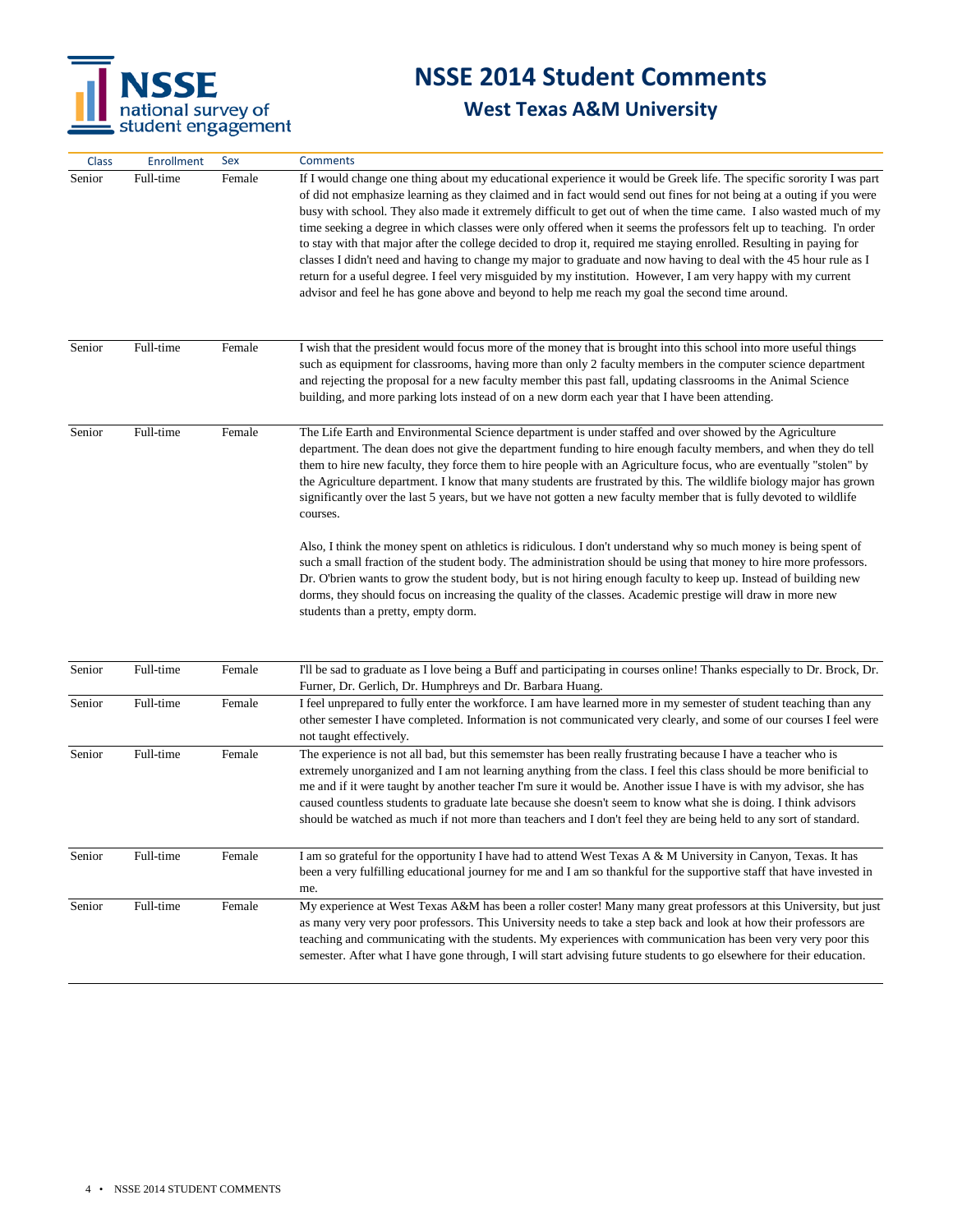

| Class  | Enrollment | Sex    | <b>Comments</b>                                                                                                                                                                                                                                                                                                                                                                                                                                                                                                                                                                                                                                                                                                                                                                                                                                                                                                                                                                                                                                                                                                                                                                                                                                                                                                                                                  |
|--------|------------|--------|------------------------------------------------------------------------------------------------------------------------------------------------------------------------------------------------------------------------------------------------------------------------------------------------------------------------------------------------------------------------------------------------------------------------------------------------------------------------------------------------------------------------------------------------------------------------------------------------------------------------------------------------------------------------------------------------------------------------------------------------------------------------------------------------------------------------------------------------------------------------------------------------------------------------------------------------------------------------------------------------------------------------------------------------------------------------------------------------------------------------------------------------------------------------------------------------------------------------------------------------------------------------------------------------------------------------------------------------------------------|
| Senior | Full-time  | Female | My experience in the education department at WTAMU has mostly been wonderful. My instructors and advisors<br>are my main focus of praise. The instructors are all very knowledgable of the content and truly inspired me.<br>Because of them I feel confident in my knowledge and I strive to be the very best educator that I possibly can be.<br>The advisors work very hard and were often helpful to me when I was completely lost, especially Connie. Dr.<br>Bingham, Dr. Hwang, Dr. Campbell, Dr. Hughes, Dr. Medrano, Dr. Williams, Dr. Kelly and Dr. Lawler will never<br>be forgotten and I thank them very much for their contributions to my education. Cindy Meador and Jabobsen<br>challenged me in ways that I never thought possible. I may have hated it at the time but it proved valuable.<br>My main complaint is that of Financial Aid. I understand that it is a very busy part of the University but there were<br>times that my entire academic career could have been put to a sudden stop for absolutely no fault of my own, which<br>to me is unacceptable. There were also times that I found online classes to mostly be full of busy work that did not<br>hold much value but took up a great deal of time, much more than if I were in class. Having to work over full time<br>and being a single mother made this very difficult. |
| Senior | Full-time  | Female | this is the best Agriculture department in the state. very glad i picked here instead of A&M college station.                                                                                                                                                                                                                                                                                                                                                                                                                                                                                                                                                                                                                                                                                                                                                                                                                                                                                                                                                                                                                                                                                                                                                                                                                                                    |
| Senior | Full-time  | Female | None except I am very disappointed with the current nursing service program.                                                                                                                                                                                                                                                                                                                                                                                                                                                                                                                                                                                                                                                                                                                                                                                                                                                                                                                                                                                                                                                                                                                                                                                                                                                                                     |
| Senior | Full-time  | Female | My only complaint is really the ridiculous parking I issues. WT keeps accepting more students and we still have the<br>same amount of parking available. We need a parking garage.                                                                                                                                                                                                                                                                                                                                                                                                                                                                                                                                                                                                                                                                                                                                                                                                                                                                                                                                                                                                                                                                                                                                                                               |
| Senior | Full-time  | Male   | The institution treats the athletes like gods while the hard working normal student has fewer opportunities and are<br>treated poorly. The student medical services gives every chance they can to help athletes and even puts the athletes<br>first in front of the other students. If it wasn't for the fantastic teachers, I would have left years ago.                                                                                                                                                                                                                                                                                                                                                                                                                                                                                                                                                                                                                                                                                                                                                                                                                                                                                                                                                                                                       |
| Senior | Full-time  | Male   | <b>GREAT EXPERIENCE!!!</b>                                                                                                                                                                                                                                                                                                                                                                                                                                                                                                                                                                                                                                                                                                                                                                                                                                                                                                                                                                                                                                                                                                                                                                                                                                                                                                                                       |
| Senior | Full-time  | Male   | So far it has been really good. My only qualm is that our President of the school seems to be spending to much<br>money on new dorms and other frivolous things instead of improving the dorms that we have or the other buildings<br>many students use. Also, we would retain many more students if they were not forced to stay on campus because<br>O'Brien and the board has changed the rules to make it much harder to get off campus. I have heard tell that<br>O'Brien wants to make WT a Division One school, and I think that is a load of bull crap. The town doesn't have the<br>resources to support that many students, and doing so would drive tuition rates way through the roof, and that is<br>one reason WT is so popular that it is a down home school that is affordable. Not some high dollar, Texas Tech ish<br>crappy place.                                                                                                                                                                                                                                                                                                                                                                                                                                                                                                            |
| Senior | Full-time  | Male   | West Texas A&M University has provided me with the best educational experince I believe is possible. It has not<br>only been in the classroom but through its connections outside of the classroom. Leadership groups, study aborad<br>opportunities, the individual college offerings The faculty and staff provide the most unique experience where all<br>students have the ability to connect with them and seek assitance and support. Forever I will be a Buff and a<br>supporter of West Texas A&M University.                                                                                                                                                                                                                                                                                                                                                                                                                                                                                                                                                                                                                                                                                                                                                                                                                                            |
| Senior | Full-time  | Male   | We need to learn more programs that are relevant to the real world of engineering instead of ones that no one in the<br>workforce have heard about. Instead of Ansys teach us Comsol or Inventer. Instead of matlab teach us a program<br>like mathcad.                                                                                                                                                                                                                                                                                                                                                                                                                                                                                                                                                                                                                                                                                                                                                                                                                                                                                                                                                                                                                                                                                                          |
| Senior | Full-time  | Male   | I love West Texas A&M University                                                                                                                                                                                                                                                                                                                                                                                                                                                                                                                                                                                                                                                                                                                                                                                                                                                                                                                                                                                                                                                                                                                                                                                                                                                                                                                                 |
| Senior | Full-time  | Male   | Generally my experience is not too bad. But honestly, given a choice again, i might not come here.                                                                                                                                                                                                                                                                                                                                                                                                                                                                                                                                                                                                                                                                                                                                                                                                                                                                                                                                                                                                                                                                                                                                                                                                                                                               |
| Senior | Full-time  | Male   | I would like the university to have a go-to person when I am having a personal problem, healthwise. Even though I<br>would inform the instructors/professors of the nature of the issue, it would help if there was a person who would<br>assist me with options as well as informing the instructors/professors without me having to always repeat the issues.                                                                                                                                                                                                                                                                                                                                                                                                                                                                                                                                                                                                                                                                                                                                                                                                                                                                                                                                                                                                  |
| Senior | Full-time  | Male   | The school needs to cover the Athletes during trips when they get things stolen from them                                                                                                                                                                                                                                                                                                                                                                                                                                                                                                                                                                                                                                                                                                                                                                                                                                                                                                                                                                                                                                                                                                                                                                                                                                                                        |
| Senior | Full-time  | Male   | Only thing I would like to see happen, is to not gear every education class towards the earlier grades. More<br>secondary information/Classes would be great.                                                                                                                                                                                                                                                                                                                                                                                                                                                                                                                                                                                                                                                                                                                                                                                                                                                                                                                                                                                                                                                                                                                                                                                                    |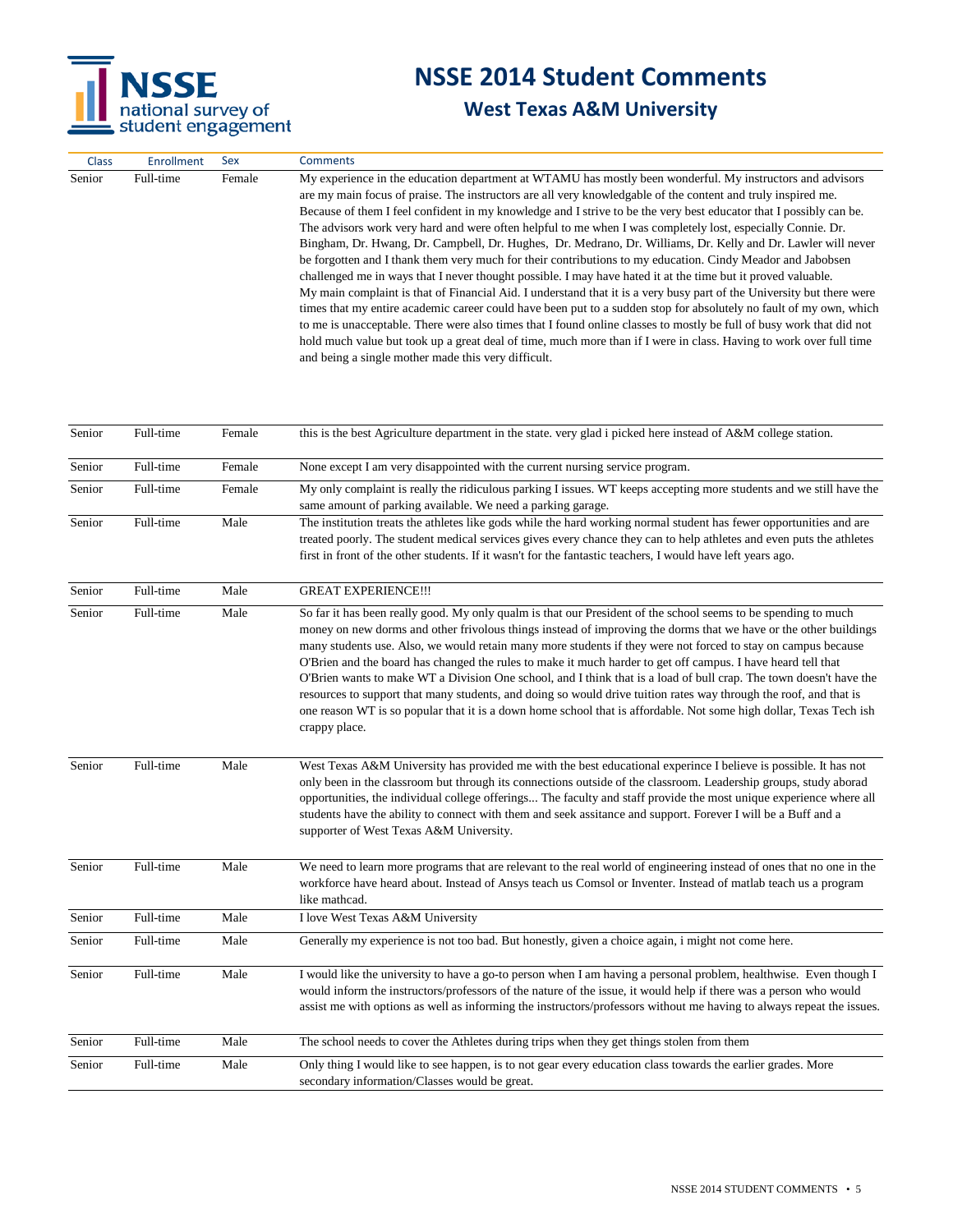

| Class  | Enrollment    | Sex    | <b>Comments</b>                                                                                                                                                                                                                                                                                                                                                                                                                                                                                                                                                                                                                                                                                                                                                                                                                                                   |
|--------|---------------|--------|-------------------------------------------------------------------------------------------------------------------------------------------------------------------------------------------------------------------------------------------------------------------------------------------------------------------------------------------------------------------------------------------------------------------------------------------------------------------------------------------------------------------------------------------------------------------------------------------------------------------------------------------------------------------------------------------------------------------------------------------------------------------------------------------------------------------------------------------------------------------|
| Senior | Full-time     | Male   | The professors and faculty have been great at WTAMU. They are the university's saving grace, in fact. Were it not<br>for the faculty and many specific professors, I would have abhorred my experience at WT. The administration, for<br>the most part, seems not to care at all about non-traditional or commuting students. In turn, I don't much care for<br>many within the administration. I came into WT thinking it would be simply a business transaction, and it has<br>been.                                                                                                                                                                                                                                                                                                                                                                            |
| Senior | Full-time     | Male   | We have some really good professors and some that do not seem to care very much. I do not at all like the fact that<br>professors are not required to post grades online. I feel that professors who do grade papers in a reasonable amount<br>of time as well as those who do not post grades online do not have much regard for students or the learning<br>experience. - Benton Allen                                                                                                                                                                                                                                                                                                                                                                                                                                                                          |
| Senior | Full-time     | Male   | I've learned a lot these last couple of years at WT. Not only did I learn facts and gain competence about my career<br>choice, but I learned how to work in the real world and deal with others on a more personal level. I thank my<br>professors and advisors for being supportive and informative along the way.                                                                                                                                                                                                                                                                                                                                                                                                                                                                                                                                               |
| Senior | Full-time     | Male   | I believe that WT is the most important higher educational resource in the upper pan-handle. I would like to see a<br>closer link between WT and A&M College Station as well as with the local extensions. The growth of WT is<br>evident and I am excited to watch it continue and to be a part of shaping WT's future.                                                                                                                                                                                                                                                                                                                                                                                                                                                                                                                                          |
| Senior | Not full-time | Female | I have never had a college respond to my emails, needs, etc. as quickly as WTAMU does. I am a distant student,<br>and anytime I need help, someone always answers the phone or calls me right back, and someone always responds<br>to my emails. thank you so much for this!!!                                                                                                                                                                                                                                                                                                                                                                                                                                                                                                                                                                                    |
| Senior | Not full-time | Female | None                                                                                                                                                                                                                                                                                                                                                                                                                                                                                                                                                                                                                                                                                                                                                                                                                                                              |
| Senior | Not full-time | Female | I would like to see more opportunities for those students that want to learn about research to do so. None of the<br>professors I have asked in my major field are conducting research, so there are no opportunities to gain experience<br>in research. I have never used any research software and feel my chances of getting a job in the research field are<br>very small as a result of no academic experience, and being told no by faculty when asked to have field placements<br>related to research and not social work. WTAMU is a small university but the professors are sometimes aloof, do<br>not keep the office hours they post, or are always on their way to another meeting and do not have time to meet.<br>WTAMU is a university for faculty and staff, but not so much for students wanting to be competitive in the field of<br>sociology. |
| Senior | Not full-time | Female | The faculty is great but is often undermined by the upper management (i.e. the president of the university, the<br>board). Should the professors be given more freedom to teach as they please and should more emphasis be put on<br>education rather than sports or extracurriculars, the university would be in a much better place. How much money<br>the school can attain seems to be the primary goal of this university. Overhaul the upper echelons of the<br>administration and WT would be in a much better place.                                                                                                                                                                                                                                                                                                                                      |
| Senior | Not full-time | Female | WTAMU is a great college, and I would recommend it to everyone                                                                                                                                                                                                                                                                                                                                                                                                                                                                                                                                                                                                                                                                                                                                                                                                    |
| Senior | Not full-time | Female | I'm disappointed with WTAMU online programs. I have 12 hours left to complete and most of my final courses<br>aren't offered but once in a blue moon. One of the courses I tried getting into last semester the professor wouldn't let<br>me in since I wasn't green lighted in time (though I had asked to be green lighted a month before) and the class<br>filled. I understand his predicament but now that course won't be available until MAYBE Spring 2015. It's<br>frustrating to be an online student and no schedules are posted in advance so it's pretty much impossible to graduate<br>in a timely manner.                                                                                                                                                                                                                                           |
| Senior | Not full-time | Female | As a non traditional student, who has a full-time career and family, online courses are the best method for me to<br>complete my degree. Professors lose the ability to "read" a person when they are out-of-sight. Sometimes they<br>speak to us as though we are just out of high school and simply lazy or non-motivated with our assignments. When<br>in fact, the reality is that we are completely covered up with other responsibilities and our time is precious. Just a<br>reminder that there are many types of students at this wonderful institution and we have all made an investment<br>into our education. Thank you for allowing me to make these additional comments and keep up the good work.<br>Our futures depend on great education!                                                                                                       |
| Senior | Not full-time | Female | WTAMU is a wonderful university and I have had no negative experiences. The teachers and the material have<br>been great. I would choose this school again if I had a chance to!                                                                                                                                                                                                                                                                                                                                                                                                                                                                                                                                                                                                                                                                                  |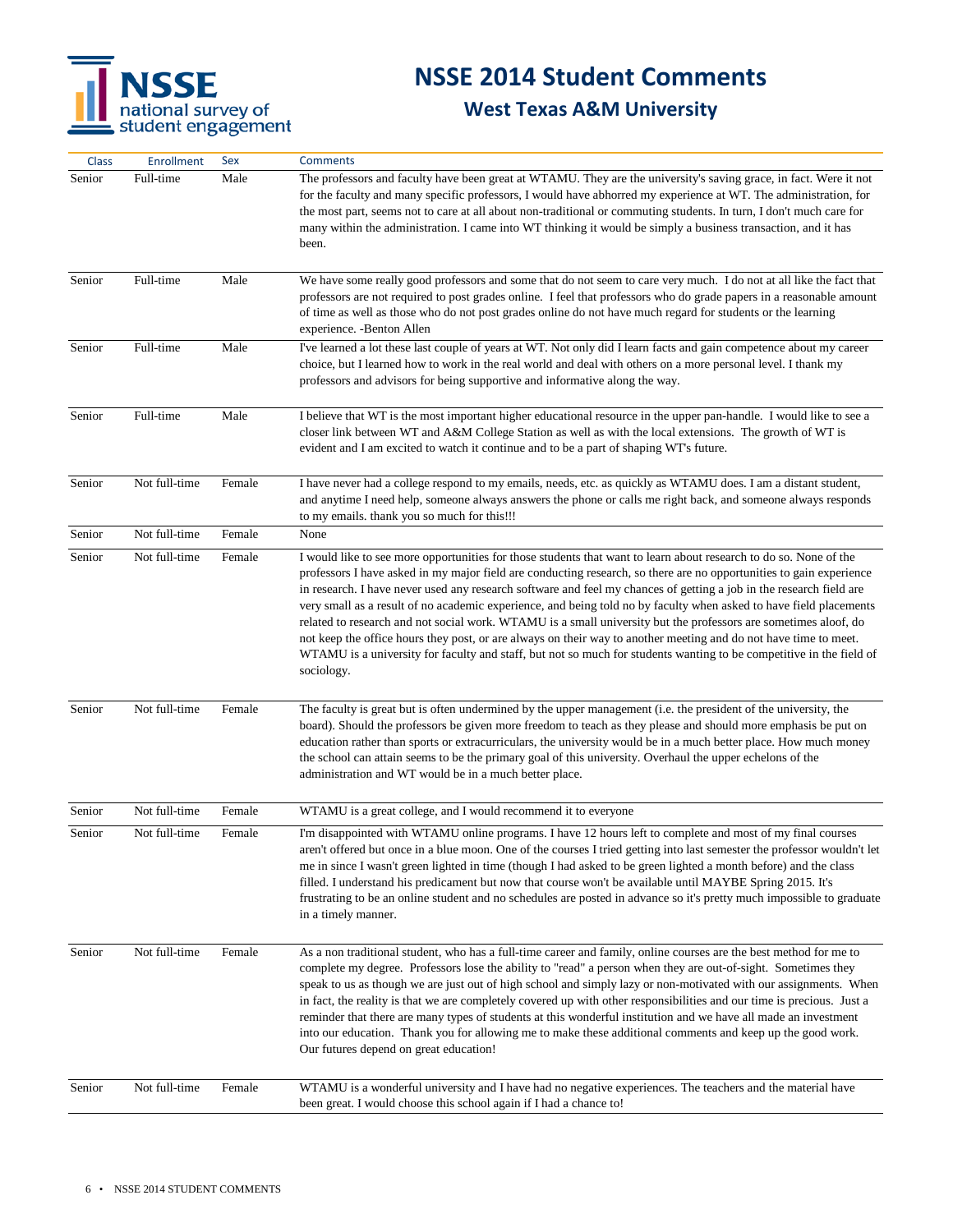

| <b>Class</b> | <b>Enrollment</b> | Sex    | <b>Comments</b>                                                                                                                                                                                                                                                                                                                                                                                                                                                                                                                                                                                                                                                                                                                                                                                                                                                                                     |
|--------------|-------------------|--------|-----------------------------------------------------------------------------------------------------------------------------------------------------------------------------------------------------------------------------------------------------------------------------------------------------------------------------------------------------------------------------------------------------------------------------------------------------------------------------------------------------------------------------------------------------------------------------------------------------------------------------------------------------------------------------------------------------------------------------------------------------------------------------------------------------------------------------------------------------------------------------------------------------|
| Senior       | Not full-time     | Female | The education department has a redundant curriculum. Not only that, but more in-classroom time needs to be spent<br>at the beginning of the academic journey, as opposed to waiting until the last two semesters before earning a degree<br>to be exposed to the real-world climate in schools.<br>Advisers need to be better trained on all aspects of the degree plans and be held accountable for the information<br>they hand out.                                                                                                                                                                                                                                                                                                                                                                                                                                                              |
| Senior       | Not full-time     | Female | It would be more helpful for students to learn if they were able to evaluate all their instructors and not just the ones<br>that do not have been teaching at the same institution for more than ten years.                                                                                                                                                                                                                                                                                                                                                                                                                                                                                                                                                                                                                                                                                         |
| Senior       | Not full-time     | Female | This semester has been extremely difficult for me because of my two instructors' failure to respond to my requests<br>for assistance. This has also been frustrating to some of my fellow students. There have been glitches in our site for<br>assignments because the instructors failed to take appropriate action. For example, we still do not know in one<br>course how we are doing in any of our written assignments because those grades are not posted (where we can see<br>them). Efforts to work through the department head's office has been futile because the department head is not<br>available. On the other side, the academic advisers and IT support have been absolutely effective with their<br>response. If it were not for them, I would probably look somewhere else to study. I understand and hope that this is<br>just a fluke, having both instructors as such duds. |
| Senior       | Not full-time     | Female | I recently graduated with a BSN and feel that this program really helped prepare me for my career. I feel that this<br>educational experience helped me to grow in the profession of nursing. Excellent teachers, communication and<br>help that I needed along the way to accomplish this. My learning was all online!                                                                                                                                                                                                                                                                                                                                                                                                                                                                                                                                                                             |
| Senior       | Not full-time     | Female | Your instructors could help identify problem issues with students if they stayed current on their grading and I mean<br>my classes are as much as 3-6 weeks behind on grading anything that is not computer graded. Some are not good<br>about answering emails. I dropped one class already this semester and may drop one or both before the end of year<br>and I am an "A" student.                                                                                                                                                                                                                                                                                                                                                                                                                                                                                                              |
| Senior       | Not full-time     | Male   | Since I am taking only online classes, much of this survey doesn't apply.                                                                                                                                                                                                                                                                                                                                                                                                                                                                                                                                                                                                                                                                                                                                                                                                                           |
| Senior       | Not full-time     | Male   | The faculty at WTAMU-Canyon, TX is amazing. Very helpful with any questions, and they all seem genuinely<br>interested in seeing and helping the students succeed.                                                                                                                                                                                                                                                                                                                                                                                                                                                                                                                                                                                                                                                                                                                                  |
| Senior       | Not full-time     | Male   | I feel it is dumb to charge online students ancillary fees for services that they do not fully benefit from. This is a<br>huge scam! Fees should be pro-rated!                                                                                                                                                                                                                                                                                                                                                                                                                                                                                                                                                                                                                                                                                                                                      |
| Senior       | Not full-time     | Male   | This survey was extremely long.                                                                                                                                                                                                                                                                                                                                                                                                                                                                                                                                                                                                                                                                                                                                                                                                                                                                     |
| Senior       | Not full-time     | Male   | I'd appreciate it, if someone would speak with Randal Combs and explain to him his quality of teaching is not<br>effective. He does not provide good examples. He acts like your bothering him upon approach to his office, and he<br>verbalizes his frustration that a student is present asking for help. This is not quality teaching, and to hide behind<br>tenure is ridiculous. He has said this on more than one occasion is different classes. He doesn't care what we write<br>about him because he has tenure. I'm glad this college hired him, because it is the reason so many students do not<br>complete a secondary education certificate.                                                                                                                                                                                                                                           |
| Senior       | Not full-time     | Male   | This school lacks a diversity of biology classes. Because of the weakness in the number of biology classes with the<br>way they are scheduled, it has taken me extra semesters to complete my degree. The types of biology classes I<br>needed were offered at the same day and time.                                                                                                                                                                                                                                                                                                                                                                                                                                                                                                                                                                                                               |
| Senior       | Not full-time     | Male   | WTAMU has provided a great opportunity and learning experience when I had no other options. As a non-<br>traditional distance learning student, I was able to enter a program that was relevant and useful in my full time<br>employment.                                                                                                                                                                                                                                                                                                                                                                                                                                                                                                                                                                                                                                                           |
| Senior       | Not full-time     | Male   | WTAMU is a very good institution that gives Firefighters the opportunity to complete coursework while still<br>serving their respective communities. I have learned a ton about social issues during my education and interaction<br>with professors and students at WT. I appreciate the assistance I've been afforded with tuition and distance fee<br>waivers to make my education affordable.                                                                                                                                                                                                                                                                                                                                                                                                                                                                                                   |
| Senior       | Not full-time     | Male   | I am a distance learning student.                                                                                                                                                                                                                                                                                                                                                                                                                                                                                                                                                                                                                                                                                                                                                                                                                                                                   |
|              |                   |        |                                                                                                                                                                                                                                                                                                                                                                                                                                                                                                                                                                                                                                                                                                                                                                                                                                                                                                     |